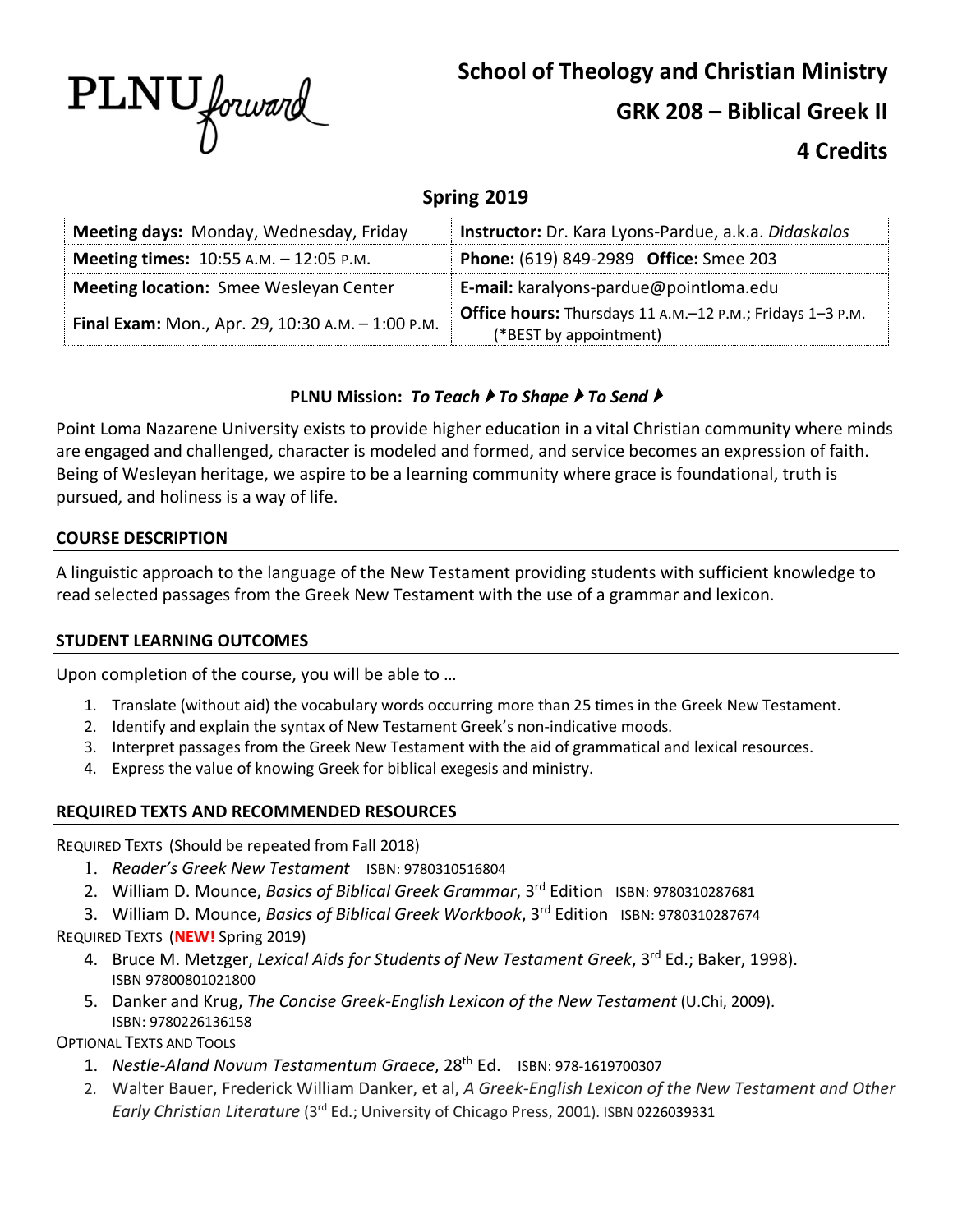#### **PLNU COPYRIGHT POLICY**

Point Loma Nazarene University, as a non-profit educational institution, is entitled by law to use materials protected by the US Copyright Act for classroom education. Any use of those materials outside the class may violate the law.

#### **PLNU ACADEMIC HONESTY POLICY**

Students should demonstrate academic honesty by doing original work and by giving appropriate credit to the ideas of others. Academic dishonesty is the act of presenting information, ideas, and/or concepts as one's own when in reality they are the results of another person's creativity and effort. A faculty member who believes a situation involving academic dishonesty has been detected may assign a failing grade for that assignment or examination, or, depending on the seriousness of the offense, for the course. Faculty should follow and students may appeal using the procedure in the university Catalog. See Academic Policies for definitions of kinds of academic dishonesty and for further policy information.

#### **PLNU ACADEMIC ACCOMMODATIONS POLICY**

If you have a diagnosed disability, please contact PLNU's Disability Resource Center (DRC) within the first two weeks of class to demonstrate need and to register for accommodation by phone at 619-849-2486 or by e-mail at DRC@pointloma.edu. See Disability Resource Center for additional information.

#### **PLNU ATTENDANCE AND PARTICIPATION POLICY**

Regular and punctual attendance at all classes is considered essential to optimum academic achievement. If the student is absent from more than 10 percent of class meetings, the faculty member can file a written report which may result in de-enrollment. If the absences exceed 20 percent, the student may be de-enrolled without notice until the university drop date or, after that date, receive the appropriate grade for their work and participation. See Academic Policies in the Undergraduate Academic Catalog.

**Course-specific Policy:** New concepts and review of previous material, quizzes, review of *Workbook* and translation homework, and explanation of new material will constitute almost every class session. Student participation requires sharing translations and answering questions in class. **Absences will directly impact the student's grade.** Only absences with a Provost-approved excuse or a doctor's note will be eligible for make-up work. *In this course, quizzes missed for non-approved reasons cannot be made up.* **Regular study outside of class will be crucial for success in Greek.** A minimum of 2 hours of study will be required preparation for each hour spent in class; time should be invested daily.

#### **INCLUSIVE LANGUAGE**

The School of Theology and Christian Ministry is committed to the equality of women and men. Recognizing that people have often used the English language in ways that imply the exclusion or inferiority of women, the school urges students, faculty, and staff to avoid sexist language in public discourse, in classroom discussion, and in their writings. Thus, terms like "man" or "mankind" or the pronoun "he," should not be used to refer to all humans. Instead "people," "humanity," "humans," and "he or she" better acknowledge women as full persons.

#### **USE OF TECHNOLOGY**

Students may consider using certain types of technology to aid their learning outside of class, although be cautious. In class, the tools for learning Koinē Greek will remain much the same as they have for thousands of years: repetition, translation practice, and teacher-coached exploration of new verbal concepts. Students should bring their grammar, Greek NT, and workbook to each class session (and Greek New Testament often).

#### **FINAL EXAMINATION POLICY**

This course's final exam is **Mon., Apr. 29, 10:30 A.M. – 1:00 P.M.** Successful completion of this class requires taking the final examination **on its scheduled day**. The final examination schedule is posted on the Class Schedules site. No requests for early examinations or alternative days will be approved.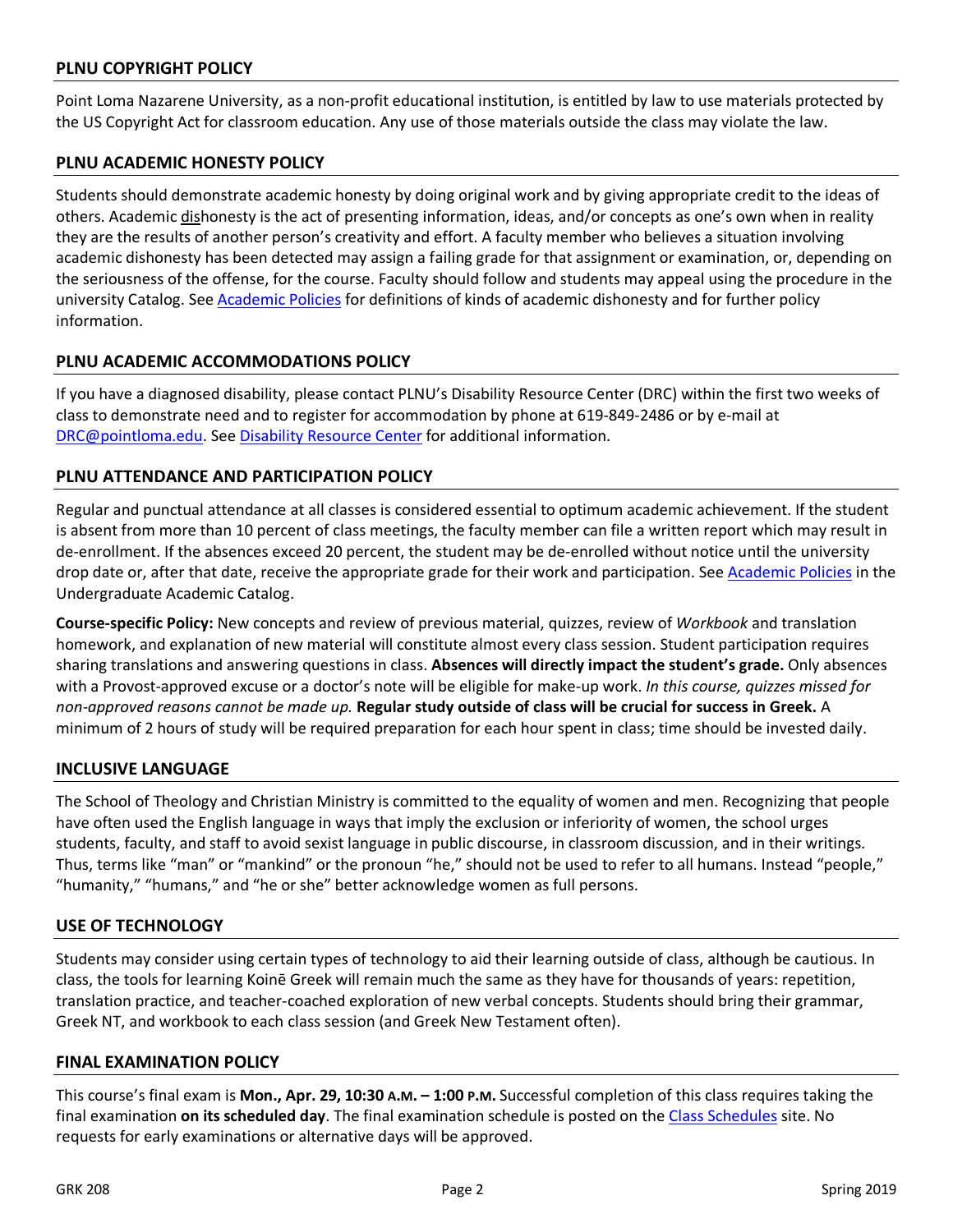#### **ASSESSMENT AND GRADING**

**Vocabulary**: The ongoing ability to translate and comprehend Greek is contingent on the ready knowledge of vocabulary. This component is worth 30% of the student's grade and will consist of three primary parts:

- 1) **Vocabulary Refresher Mini-Test,** 50 points Given at the start of the semester, this mini-test of 54 terms requires review of all vocabulary from Mounce Chs. 4-24, the chapters that were covered in GRK 207.
- 2) **Vocabulary Weekly Quizzes (VOCQ)**, 15 points each; 150 points total The vocabulary surveyed will include Mounce Chs. 25-36 along with all the terms used 25-49 times in the NT, as found in Metzger's *Lexical Aids* textbook. \*The student's two lowest quiz scores will be dropped.
- 3) **Vocabulary Final**, 100 points A cumulative final of all vocabulary words covered in the year-long GRK 207 and GRK 208 sequence, given in the last week of class. *Fulfills Outcomes #1-4.*

**Weekly Homework, Participation, and Attendance:** Without regular and thorough practice, any knowledge of Greek is fleeting and the language will only frustrate. A *minimum* of two hours of study is required for every hour of class time. This semester, daily homework will be a mix of Workbook exercises and focused translation assignments. The student must keep a **notebook** devoted to her/his translation exercises, clearly labeled and organized for easy access, review, and grading spot-checks. Read the course schedule below very *carefully*.

- 1) **Attendance & Participation**: 50 points (of the 200 total in this category) are based on class attendance, demonstrated preparation, and participation. Significant point deductions for > 2 unexcused absences.
- 2) **Check-ups** (150 pts): There are 6 <u>√ups</u> *online* total. **Three** <u>√ups</u> are grammar and parsing quizzes (30 pts. each). These can be retaken as many times as the student wishes. **Three <u>Yups</u>** can only be taken once; they will be timed translation spotlights (each includes on-the-spot translation of 1-2 verses from previously assigned translation passages, and 1 verse of new material; and for each, clear photos of notebook translations must be submitted). The lowest  $\angle$ up score (1 of 6) will be dropped. *Fulfills Outcome #3.*
- **Unit Tests:** Due to the volume of material covered in an introductory language course, two unit tests (worth 150 pts. each) will be administered as outlined in the course schedule below. *Fulfills Outcomes #1-3.*
- **Final Comprehensive Translation Exam:** Any material covered in the course is eligible for inclusion on the comprehensive final exam. The majority of the exam will be a previously-unseen passage for translation, with use of lexical and grammatical aids. *Fulfills Outcomes #1-4.*

| <b>Vocabulary</b><br>→ Vocab. Refresher Mini-Test<br>$\rightarrow$ 10 (of 12) Vocab. Quizzes<br>$\mapsto$ Vocabulary Final | (30%)<br>300 points<br>$\rightarrow$ 50 points<br>$\rightarrow$ 10 x 15 points = 150 pts<br>$\rightarrow$ 100 points |       | <b>Homework &amp; Attendance</b><br>$\rightarrow$ 5 [of 6] $\checkmark$ ups<br>$\rightarrow$ Attendance & Participation | (20%)<br>200 points<br>$\rightarrow$ 5 x 30 points = 150 pts<br>$\rightarrow$ 50 points |       |
|----------------------------------------------------------------------------------------------------------------------------|----------------------------------------------------------------------------------------------------------------------|-------|-------------------------------------------------------------------------------------------------------------------------|-----------------------------------------------------------------------------------------|-------|
| <b>Unit Tests</b> $(2 \times 150 \text{ points})$                                                                          | 300 points                                                                                                           | (30%) | <b>Final Exam</b> (Comprehensive)                                                                                       | 200 points                                                                              | (20%) |

**GRADING** Grades will be assigned out of 1,000 possible points (% of total grade):

Letter grades will be determined according to the following scale:

| <b>Points</b> | Grade | <b>Points</b> | Grade | <b>Points</b> | Grade |
|---------------|-------|---------------|-------|---------------|-------|
| 94-100%       | г     | 80-82%        | В-    | 67-69%        | D+    |
| 90-93%        | А-    | 77-79%        |       | 63-66%        | ◡     |
| 87-89%        | B+    | 73-76%        | ◡     | 60-62%        | D-    |
| 83-86%        |       | 70-72%        | C-    | 59% and below |       |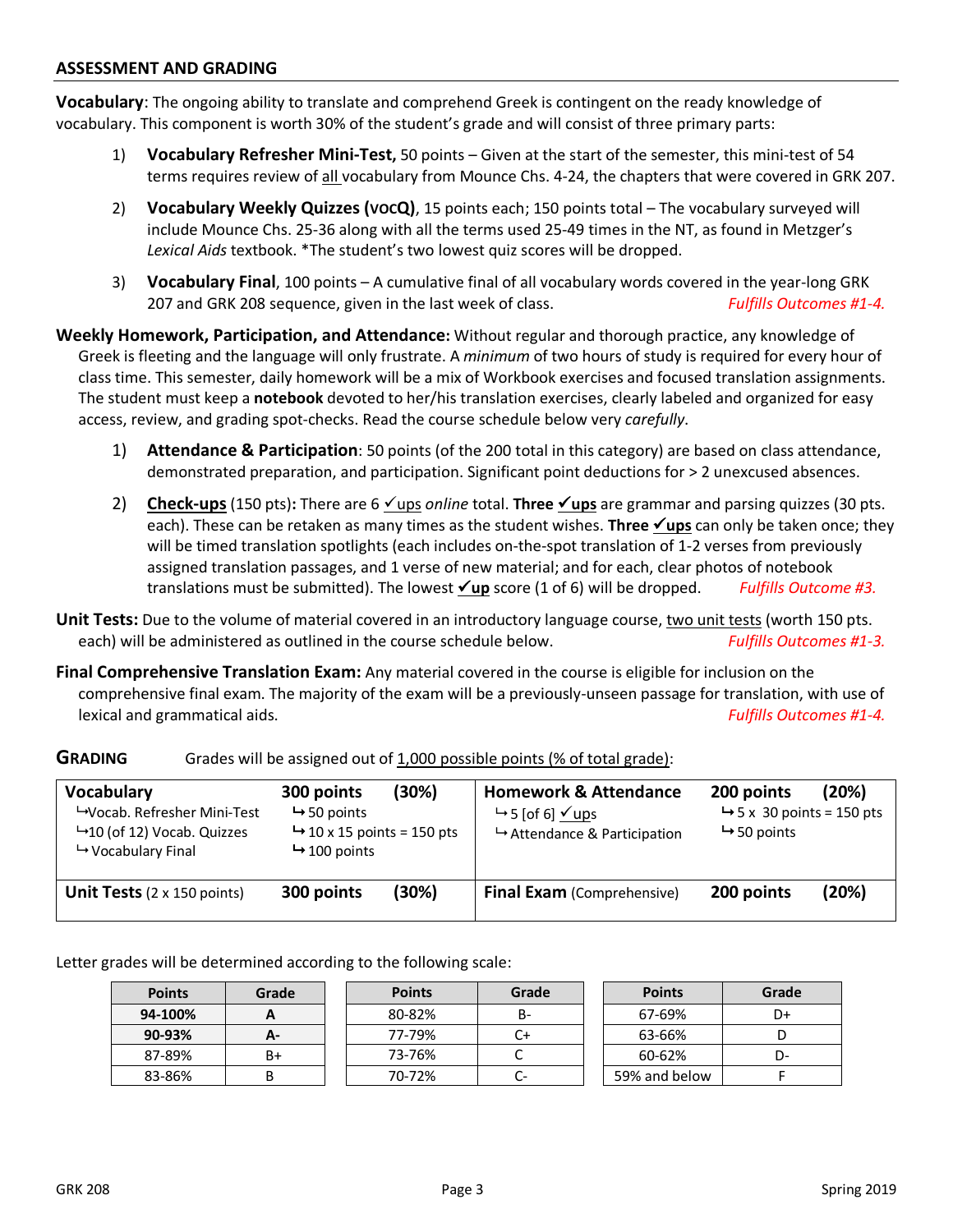#### **COURSE SCHEDULE AND ASSIGNMENTS**

**Key:**  $\mathbf{R}$  = Indicates a textbook reading due by class time  $\Box$  = Indicates workbook (or homework) assignment due

 **VOCQ** = Vocabulary Assessment (to be taken in class)  $\qquad$  **TEST** = Test (to be taken in class)

**√up** = Online **√up** Quiz (details listed in schedule)

| Wk                      | Unit                                         | <b>Date</b> | <b>Class Topics (italics) and Assignments</b>                                                                           |  |  |  |
|-------------------------|----------------------------------------------|-------------|-------------------------------------------------------------------------------------------------------------------------|--|--|--|
|                         |                                              | T, Jan. 8   | T (M schedule): COURSE OVERVIEW                                                                                         |  |  |  |
| $\mathbf{1}$            |                                              | W, Jan. 9   | W: In class: Review noun system; Use of lexicons;                                                                       |  |  |  |
|                         | Indicative                                   | F, Jan. 11  | +Vocabulary Refresher Mini-Test (50 pts; Mounce Chs. 4-24)                                                              |  |  |  |
|                         |                                              |             | F: Before class: $\square$ Translate Mark 1:1-3<br>In class: Review verb system                                         |  |  |  |
|                         |                                              | M, Jan. 14  | M: Before class: Q Translate Mark 1:4-6                                                                                 |  |  |  |
|                         |                                              | W, Jan. 16  | In class: VOCQ1 (Mou.Chs. 25; Metzger: Occ. 46-49 through σπείρω); Learn final<br>tense in the indicative mood: Perfect |  |  |  |
| $\overline{2}$          |                                              | F, Jan. 18  | W: Before class: <b>R</b> Mounce Ch. 25; $\Box$ Wkbk. 25 (all Pars., Trans. 1-5); $\Box$ Trans.                         |  |  |  |
|                         | Intro. & Review of                           |             | John 1:15-16<br>In class: Perfect Tense                                                                                 |  |  |  |
|                         |                                              |             | F: Before class: $\Box$ Wkbk. 25 (all W-up, Trans. 6-10); $\Box$ Trans. John 1:17-18                                    |  |  |  |
|                         |                                              |             | In class: Intro. to Non-indicative moods, esp. Participles [take home worksheet]                                        |  |  |  |
|                         |                                              | M, Jan. 21  | M: No class - Martin Luther King, Jr. Day                                                                               |  |  |  |
|                         |                                              | W, Jan. 23  | W: Before class: R Mounce 26 & 27; $\Box$ Wkbk. 27 (Pars. & Warm-Up) &                                                  |  |  |  |
| $\overline{\mathbf{3}}$ |                                              | F, Jan. 25  | $\Box$ Participle Worksheet<br>In class: VOCQ2 (Mou.Ch. 27; Metzger: Occ. 46-49 σωτηρία to end); Present                |  |  |  |
|                         |                                              |             | <b>Adverbial Participles</b>                                                                                            |  |  |  |
|                         |                                              |             | F: Before class: $\Box$ Wkbk. 27 (all Translation; Add. #13, 14); $\Box$ Trans. Matt. 11:18-19                          |  |  |  |
|                         |                                              |             | In class: Aorist Adverbial Participles                                                                                  |  |  |  |
|                         | n                                            | M, Jan. 28  | M: Before class: <b>R</b> Mounce 28; $\Box$ Wkbk. 28 (all Pars., W-up; Trans. #1-6) &<br>□<br>Trans. Matt. 28:19-20     |  |  |  |
|                         | ш                                            | W, Jan. 30  | In class: VOCQ3 (Mou.Chs. 28-29; Metzger: Occ. 42-45 through εὐλογέω); Adv.Part. Use                                    |  |  |  |
| 4                       | TICIPL                                       | F, Feb. 1   | W: Before class: $\sqrt{up}$ Online; $\Box$ Rom 3:23-24 & $\Box$ Wkbk. 28 (Trans. #7-10, Add. #19);                     |  |  |  |
|                         |                                              |             | In class: Adjectival Participles                                                                                        |  |  |  |
|                         | $\mathbf{\tilde{z}}$<br>$\blacktriangleleft$ |             | F: Before class: <b>R</b> Mounce 29; $\square$ Trans. Heb. 11:1 & $\square$ Wkbk. 29 (Pars., Warm-                      |  |  |  |
|                         | $\mathbf{r}$                                 |             | In class: Adjectival Participles, continued<br>up; Trans. #1-4)                                                         |  |  |  |
|                         |                                              | M, Feb. 4   | M: Before class: U Wkbk. 29 (Trans. #5-10; Add. #19) & U Translate Mark 11:9-10                                         |  |  |  |
|                         |                                              | W, Feb. 6   | In class: VOCQ4 (Mou.Ch. 30; Metzger: Occ. 42-45 θαυμάζω to end); Perfect<br><b>Participles and Genitive Absolutes</b>  |  |  |  |
| 5                       |                                              | F, Feb. 8   | W: Before class: <b>R</b> Mounce 30; $\Box$ Trans. Mark 1:7-8 & $\Box$ Wkbk. 30 (Pars, W-up)                            |  |  |  |
|                         |                                              |             | In class: Perfect Participles, cont.'d                                                                                  |  |  |  |
|                         |                                              |             | Before class: $\Box$ Wkbk. 30 (Trans. #1-10) & $\Box$ Trans. Mark 1:9-10<br>F:                                          |  |  |  |
|                         |                                              |             | In class: Review Participles; BY END OF DAY <u>Vup</u> Translation Spotlight *notebook                                  |  |  |  |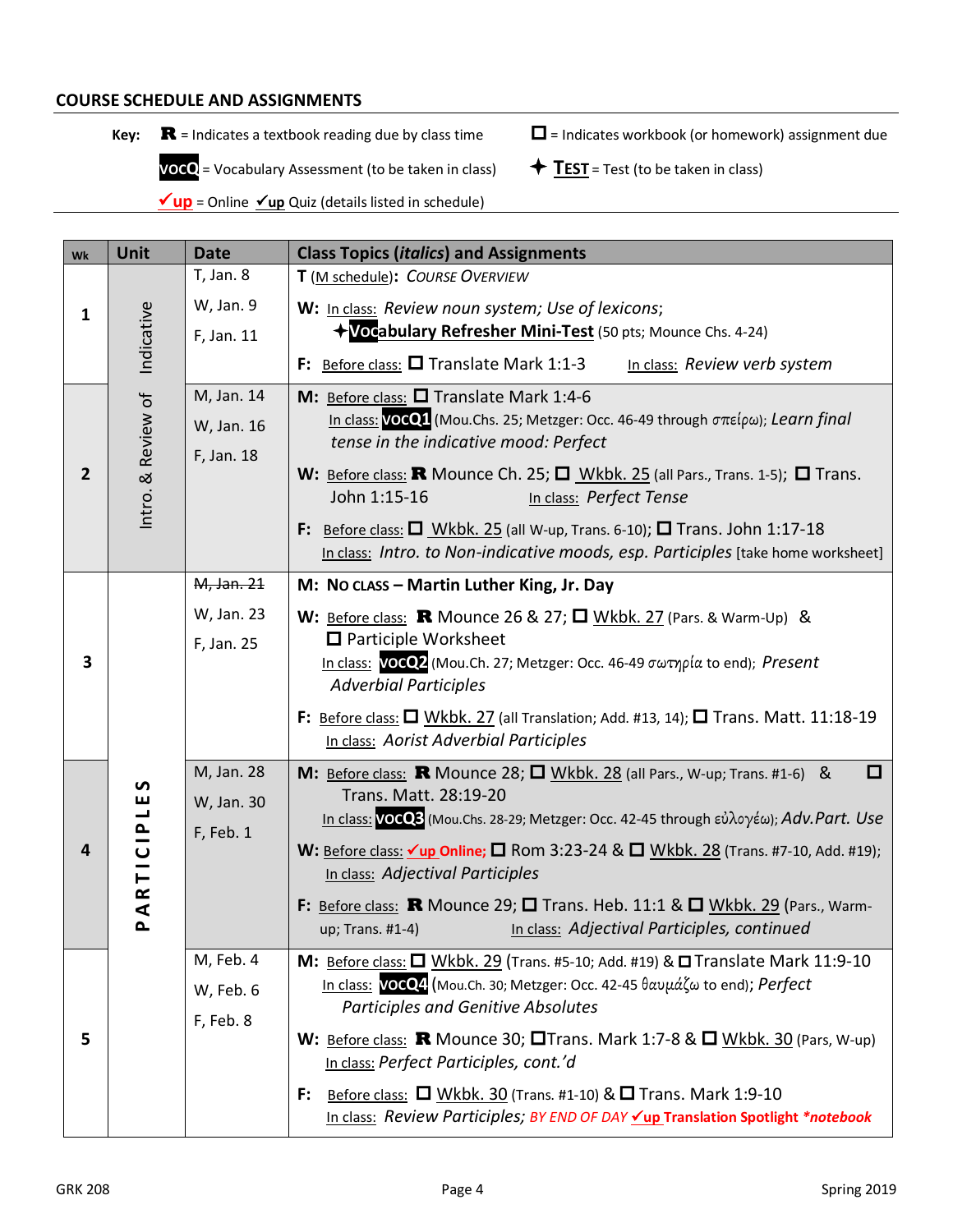| Wk                      | Unit             | <b>Date</b>                             | <b>Class Topics (italics) and Assignments</b>                                                                                                                                                                                                                                                                                                                                                                                                                                        |  |  |
|-------------------------|------------------|-----------------------------------------|--------------------------------------------------------------------------------------------------------------------------------------------------------------------------------------------------------------------------------------------------------------------------------------------------------------------------------------------------------------------------------------------------------------------------------------------------------------------------------------|--|--|
| 6                       | PARTICIPLES      | M, Feb. 11<br>W, Feb. 13<br>F, Feb. 15  | <b>M:</b> Before class: $\Box$ Wkbk. Review #6 (Gram. <sup>#</sup> 1-2, 4; Parsing #1-5)<br>In class: Attending WILEY LECTURE, Dr. Brian Bantum, in Crill Hall (sign in required)<br>W: Before class: $\Box$ Wkbk. Review #6 (Parsing #6-10 & at least Mark 1:11-15 in Trans.)<br>In class: $VOCQ5$ (Metzger: Occ. 38-41 through $\pi\acute{\alpha}v\tau$ o $\tau\epsilon$ ); Review<br>F: ↑ TEST 1: PERFECT TENSE & PARTICIPLES (Chs. 25–30)                                        |  |  |
| $\overline{\mathbf{z}}$ | Subjunctive Mood | M, Feb. 18<br>W, Feb. 20<br>F, Feb. 22  | M: Before class: R Mounce 31; O Translate Mark 16:5<br>In class: VOCQ6 (Mou.Ch. 31; Metzger: Occ. 38-41 παραγίνομαι to end; Occ. 34-37<br>through έμαυτοῦ); Introducing Subjunctive Mood<br>W: Before class: $\Box$ Wkbk. 31 (Pars. & Trans.# 1-5); $\Box$ Translate John 11:7; 1 John<br>In class: Translating the Subjunctive Mood<br>2:28; 5:16<br>F: Before class: $\Box$ Wkbk. 31 (Trans.# 6-10); $\Box$ Translate Matt 1:22; 1 Cor 13:1-3<br>In class: Introducing Infinitives |  |  |
| 8                       | Infinitives      | M, Feb. 25<br>W, Feb. 27<br>F, Mar. 1   | M: Before class: $\sqrt{\text{up Online}}$ ; R Mounce Ch. 32; $\Box$ Wkbk. 32 (Pars, W-Up), &<br>Translate Acts 11:15-17<br>In class: VOCO7 (Mou. Ch. 32; Metzger: Occ. 34-37 ἐπιστρέφω to end); Infinitives<br>W: Before class: O Wkbk. 32 (all Trans.) O Translate Acts 16:30-31; Rom 14:13-14<br>In class: Words used with the Infinitive<br>F: Before class: <b>O</b> Translate Mark 1:45; James 3:8-10; Rev. 5:2<br>In class: Uses of the Infinitive                            |  |  |
|                         |                  | M, Mar. 4<br>W, Mar. 6<br>F, Mar. 8     | NO CLASSES - SPRING BREAK                                                                                                                                                                                                                                                                                                                                                                                                                                                            |  |  |
| 9                       |                  | M, Mar. 11<br>W, Mar. 13<br>F, Mar. 15* | M: Before class: vup Translation Spotlight * notebook; □ Translate Eph. 4:4-7; Luke<br>22:40<br>In class: VOCO8 (Mou. Ch. 33; Metzger: Occ. 32-33 all); Introducing Imperatives<br>W: Before class: R Mounce Ch. 33; <sup>[]</sup> Wkbk. 33 (Pars., All Translation)<br>In class: Translating Imperatives<br>F: Before class: $\Box$ Translate Matt 2:20-22; Acts 13:40-41<br>In class: Group Translation of Imperatives                                                             |  |  |
| 10                      | Imperative Mood  | M, Mar. 18<br>W, Mar. 20<br>F, Mar. 22  | M: Before class: $\sqrt{\text{up Online}}$ , $\Box$ Wkbk. Review #7 (Gram. #5, 6, Parsing #1-6); &<br>$\Box$ Translate Rom. 12:14; Eph. 4:26<br>In class: VOCQ9 (Metzger: Occ. 30-31 all); REVIEW<br>W: Before class: $\Box$ Translate 1 Cor 11:24-25; Luke 5:13-14<br>In class: REVIEW<br>F: Before class: $\Box$ Wkbk. Review #7 (at least Matt 13:10-15 in Translation section)<br>In class: $\div$ TEST 2: SUBJUNCTIVE, INFINITIVE, AND IMPERATIVE (Chs. 31-33)                  |  |  |